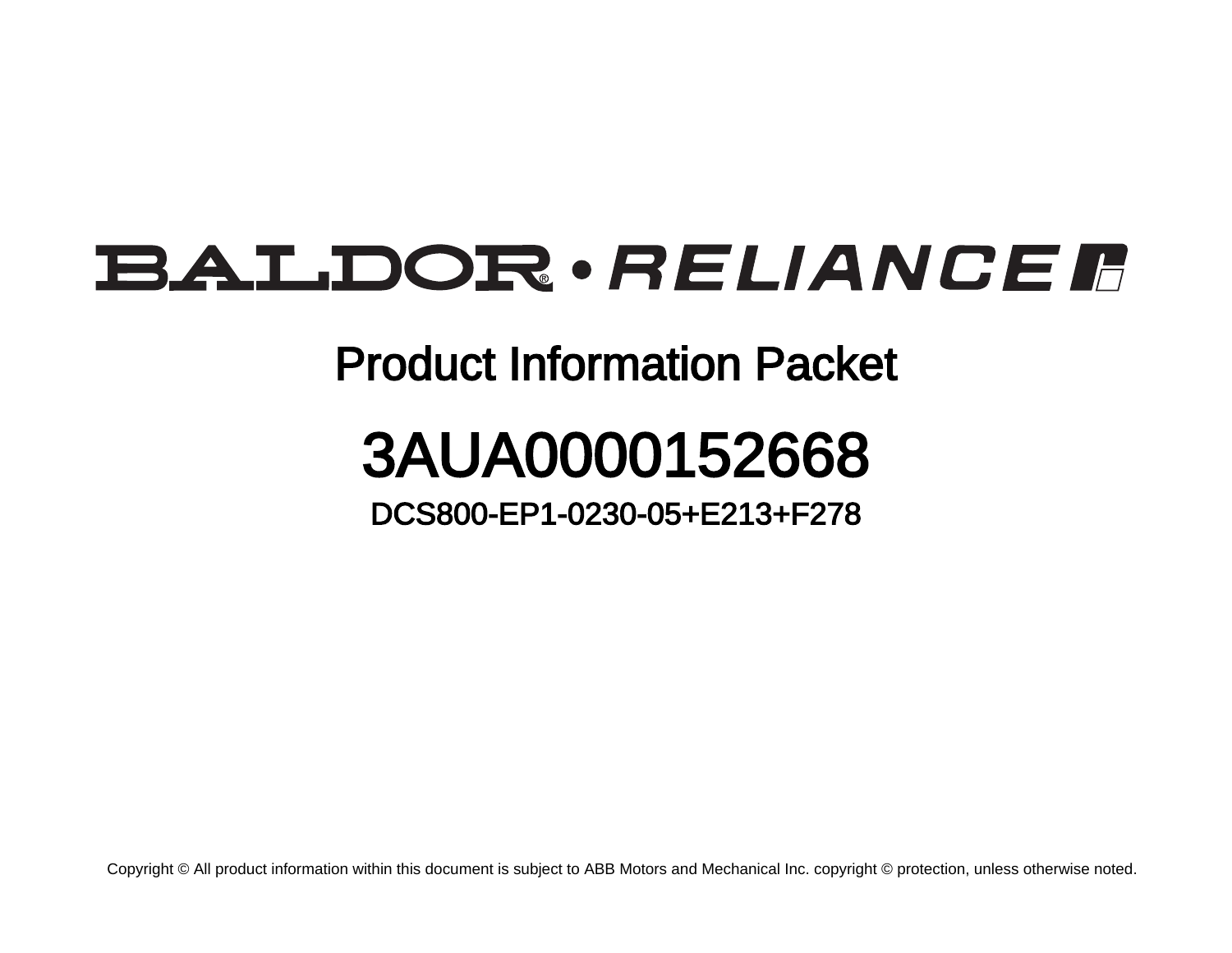## BALDOR · RELIANCE F Product Information Packet: 3AUA0000152668 - DCS800-EP1-0230-05+E213+F278

| Nameplate             |                               |                 |                |
|-----------------------|-------------------------------|-----------------|----------------|
| <b>Type Code:</b>     | 3AUA0000152668                | Output:         | Not Applicable |
| Enclosure:            | NEMA Open                     | Voltage (U2):   | $0U1$ Vac      |
|                       |                               | Current (I2n):  | 205 A          |
| Input:                | 3PH 5060 Hz                   | Current (I2hd): | <b>NA</b>      |
| Voltage (U1):         | 480 V                         |                 |                |
| Current (I1n):        | 167 A                         | Power (Pn):     | 125 HP         |
| <b>Short Circuit:</b> | 65Ka RMS Symetrical, 500V max |                 |                |